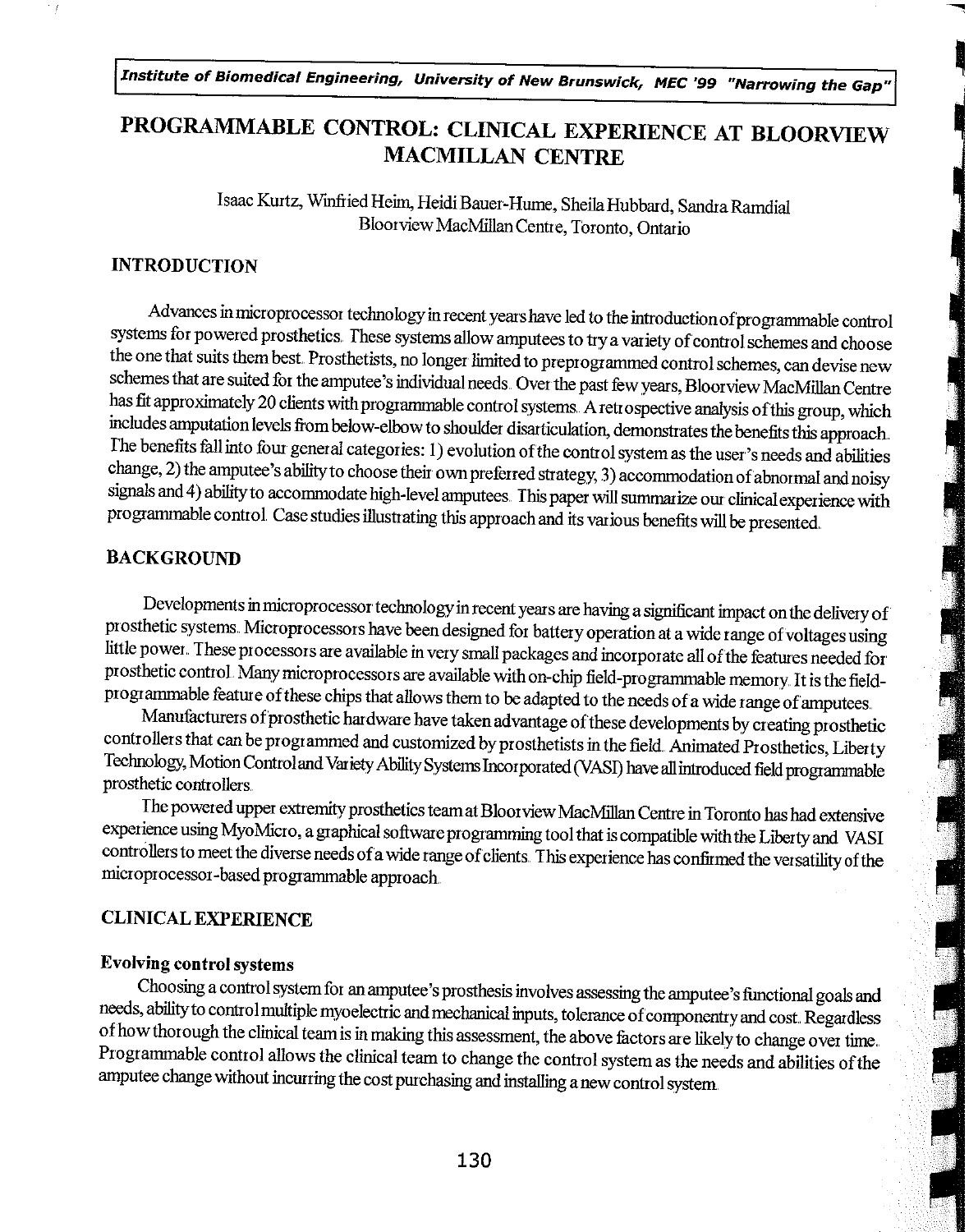A common example of control system evolution is the clinical practice of using a voluntary-opening or "cookie crusher" control system for congenital amputees under 3 year s ofage and switching to 2-site myoelectric control when the child is ready  $^1$ . Currently, this switch is done by purchasing new hardware for the child's prosthesis. Using a programmable controller, the change in control system can be done without changing the hardware, by reprogramming the prosthetic controller. Control system evolution is also common in the case of traumatic amputees whose tolerance for complex and heavy componentry increases as they become accustomed to their injury and to wearing a prosthesis. This is illustrated in the following case from Bloorview MacMillan Centre's recent clinical experience

### Case 1

The client is a 16 year old female, competitive figure skatet who suffeted a traumatic, very short AE amputation as a result of a boating accident She was initially fitted with a lightweight passive cosmetic prosthesis The initial goal was to condition her to wear ing a prosthesis and accommodate her short-term need for cosmesis to be a bridesmaid

Upon assessment for an active prosthesis only one weak EMG signal site on the deltoids was found but there was sufficient humeral flexion and extension to operate forse sensitive resistors (FSR's). The VASI programmable controller was programmed to pick up signals from 2 FSR's mounted in a check socket. The family was anxious to have an electric elbow incorporated but the clinical team felt it was not advisable for the first fitting since the client is very petite and still emotionally fragile The team decided to use pogrammable control now so that the elbow option could be added at a latet time if she is able to handle the additional weight and control system complexity

### Implementing control strategies that are not commercially available

Often clients with special needs require customized control systems because they have difficulty controlling commer cially available systems In the past, this type of custornization was expensive and genet ally avoided by the clinical team With programmable control, the prosthetic team can create virtually any control scheme that suits a client's unique abilities

The Bloorview MacMillan Centre powered ptosthetics team hastaken advantage of piogrammable control for clients who had been fitted many years earlier with control systems that are no longer commercially available. These clients have become accustomed to their pt ostheses since earlychildhood and changing the control system would have resulted in degradation of control accuracy. This is illusttated in the following case

#### Case 2

The client was a 31 year old male with a congenital short below-elbow deficiency, employed full-time as a fotklift operator. He used a conventional, body-powered piosthesisuntil age 13 and was admitted in 1982 for myoelectric fitting.. In spite of prolonged assessment and control ttaining , it was not possible to overcome a muscle co-contraction problem. The client was eventually fitted with a Variety Village version of the UNB 3-state system and became a successful, full-timer user of his myoelectric prosthesis.

In May of 1997, he required a replacement of his myoelectric prosthesis but the UNB system was no longer available. Programmable control was used to assess his ability and his preference between rate and level sensitive strategies. The client prefet red to continue to use a level-sensitive approach and the programmable controller was configured to emulate the system to which he was accustomed

1 Hubbard, S , Bush, G., Kurtz, I., & Naumann, S "Myoelectric Prostheses for the Limb-Deficient Child", Physical Medicine and Rehabilitation Clinics of North America, 2:4, 847-866, November, 1991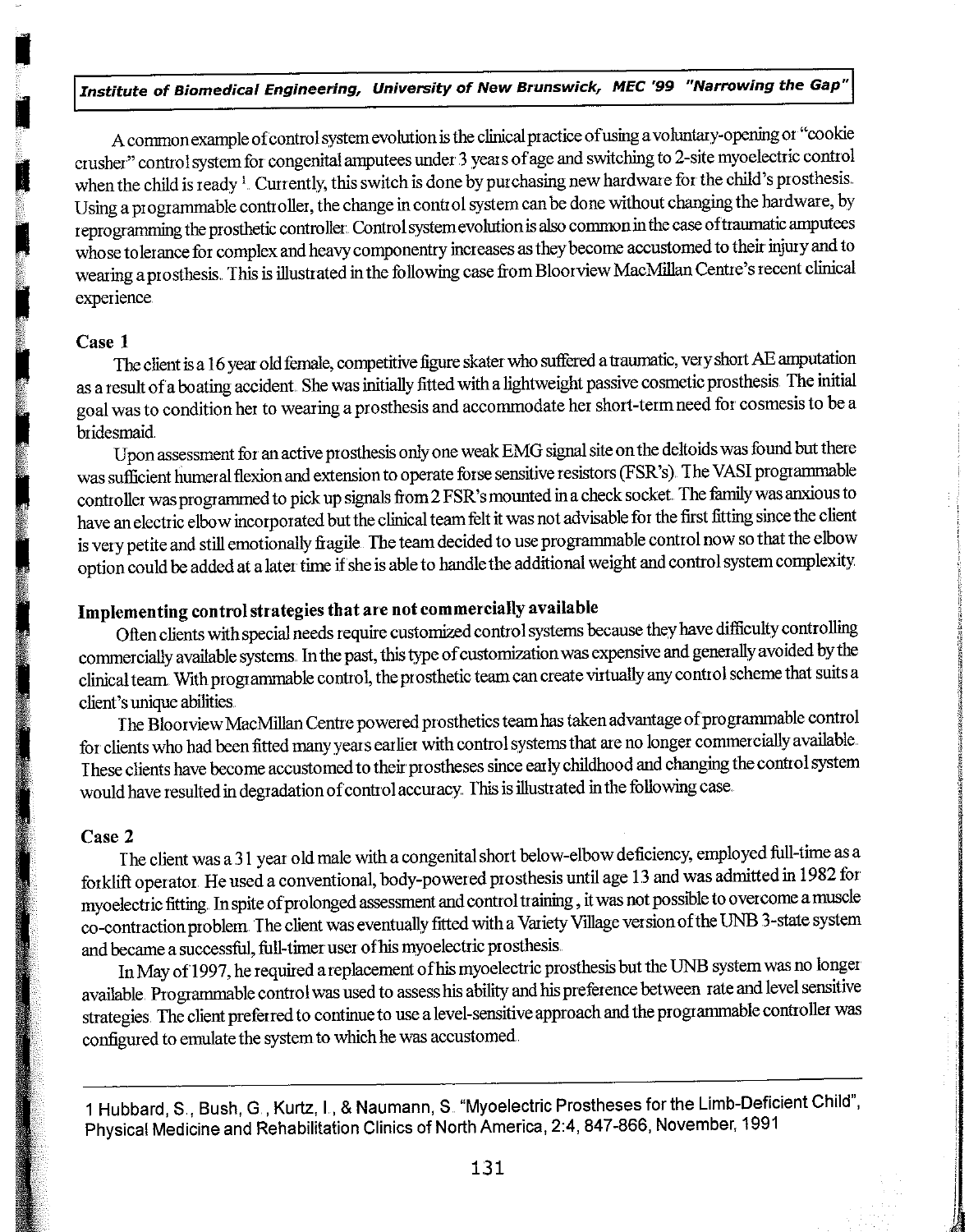# Institute of Biomedical Engineering, University of New Brunswick, MEC '99 "Narrowing the Gap"

Overcoming interference problems<br>Interference, or noise, poses a significant challenge to successful myoelectric fitting. Interference may come<br>Interference, or noise, poses a significant challenge to successful myoelectri from other muscles in the client's residual limb, external electrical sources and inadvertent cocontraction of the controlling muscle Programmable control opens the possibility for a number of innovative ways to overcome interference in a myoelectric system. For example, digital filters and time delays can be introduced in the signal path to make the system more selective to the desired signals. The control logic can also be changed. For example, the system can be programmed to ignore a muscle signal if antagonist muscles are active at the same time. Alternatively, the system can react to the first muscle to contract and ignore the second muscle In some cases, cocontraction itself is the mostreliable way for users to communicate their intentionsto the system The following case illustrates the use of programmable control to overcome electrical interference due to an amputee's pacemaker

Case 3 A male War veteran sustained an amputationabove the left elbow. His arm was blown off in battle and severe tissue damage resulted. Burned tissue and skin grafting cover the residual limb and part of his upper body. This patient's circumstances are also complicated by the fact that he wears a pacemaker. Upon the initial assessment by the team, it appeared that he had adequate biceps and triceps control to operate a myoelectric prosthesis. A closer examination revealed otherwise. A strong biceps muscle signal was obtained only when the muscle gained a fair size muscle belly. The muscle would not achieve the same signal strength when the development of its muscle belly was hindered, such as is the case when containing the residual limb in a prosthetic socket. In addition to the fitting difficulties associated with stump pain and flaccid tissue, a major problem arose when interference, generated by his pacemaker, was picked up by the electrodes in a conventional two-site myoelectric control system

In order to fit this man with a 2-site myoelectric prosthesis controlling an electric elbow and hand, a programmable control system was used Through the Myomicro software, the electrode gains were altered to enable the muscle signal fluctuation of the biceps to be picked up when it was not able to gain its full muscle belly while contained in the prosthetic socket. The pacemaker signal problem was addressed by implementing timedelay filters in the input signal path. A biceps - triceps co-contraction selects the device to be activated with an automatic revert to hand default

High-level amputees<br>The most challenging powered upper extremity fittings involve amputations above the elbow and higher<br>the most challenging powered upper extremity fittings involve amputations above the elbow and higher<br> These clients have the most complex needs but they often have the fewest sites for control. The process of choosing the control strategy that is most appropriate for these clients and optimizing the control parameters for them is greatly enhanced by the programmable control approach that allows clients to try a variety of options and refine the one that best suits them. The following case illustrates the usefulness of programmable control for a highlevel client

Case 4<br>The client is a 46 year old woman who suffered a complete transverse amputation of her left arm. She was very motivated to attain restoration of bimanual function in order to resume her duties as a general physician in a busy family practice Cosmesis and function were equally important and our goal was to provide her with a prosthesis which would optimize function while appearing as natural as possible both statically and dynamically. The clinic team along with the client, decided that a prosthesis with a passive shoulder, an electric elbow

and electric hand would best serve her needs. The programmable controller was included to give us the flexibilty to design the most effective control strategy possible. The major problem was a limited number of control sites, due in part, to her distorted proprioception in the shoulder region. We were able to identify only 3 distinct shoulder